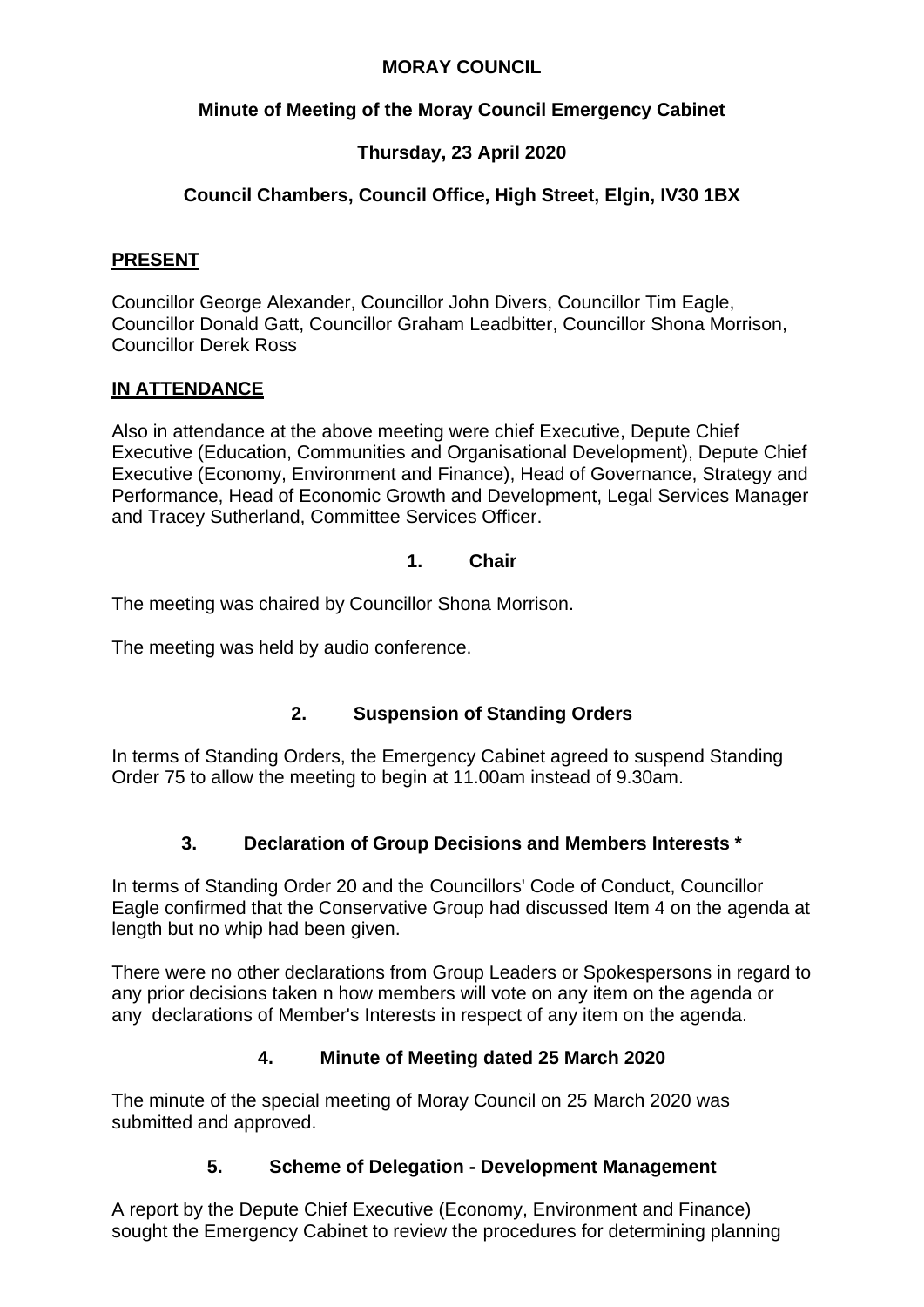applications currently carried out in accordance with the Council's approved scheme of delegation to ensure that the Council's statutory function as a Planning Authority can continue to operate during the Coronavirus (COVID-19) outbreak, whilst the Planning and Regulatory Services Committee has been temporarily suspended.

Councillor Leadbitter, sought a list of contacts from the Head of Economic Growth and Development for Members to get in touch with if they had any queries surrounding the individual planning applications.

In response the Head of Economic Growth and Development advised that all Planning Staff are contactable via email and that any queries should be directed to either himself or Beverly Smith, Development Management and Building Standards Manager, who would pass the query to the appropriate member of staff.

Councillor Leadbitter, seconded by Councillor Morrison, moved the recommendations as printed in the report.

Councillor Eagle, indicated that his group felt that normal Committee business should be resumed as soon as possible and that as a review of the role of the Emergency Cabinet was due in mid June, there was no need or merit in delegation to Officers being granted as sought, for the low level of business which would have to be considered in the interim. Councillor Eagle, seconded by Councillor Gatt, proposed an amendment that:

- i) the Emergency Cabinet reject the paper in full noting the emergency cabinet set up on 25 March 2020 already allows for the determination of planning applications;
- ii) the Emergency Cabinet agree planning matters will come to the Emergency Cabinet separate from other papers and where possible groups will substitute in members of the Planning Committee for these meetings; and
- iii) all Proposal of Application Notices (PoANs) received will be circulated to all Members of the Council for comment through email, and any comments received will be fed back to the applicant and consultees.

Councillor Alexander asked that wherever possible 7 members of the Emergency Cabinet should sit when planning applications are being considered.

In response, the Head of Strategy, Governance and Performance confirmed that this would always be the intention as Cabinet members can be substituted with other members of their group, and that wording could be put in the minute that ideally 7 but a minimum of 5 members would be required to discuss planning applications.

On the division there voted:

For the Motion (4) Councillors Leadbitter, Morrison, Alexander and Divers.

For the Amendment (3) Councillors Eagle, Gatt and Ross

Abstentions (0)